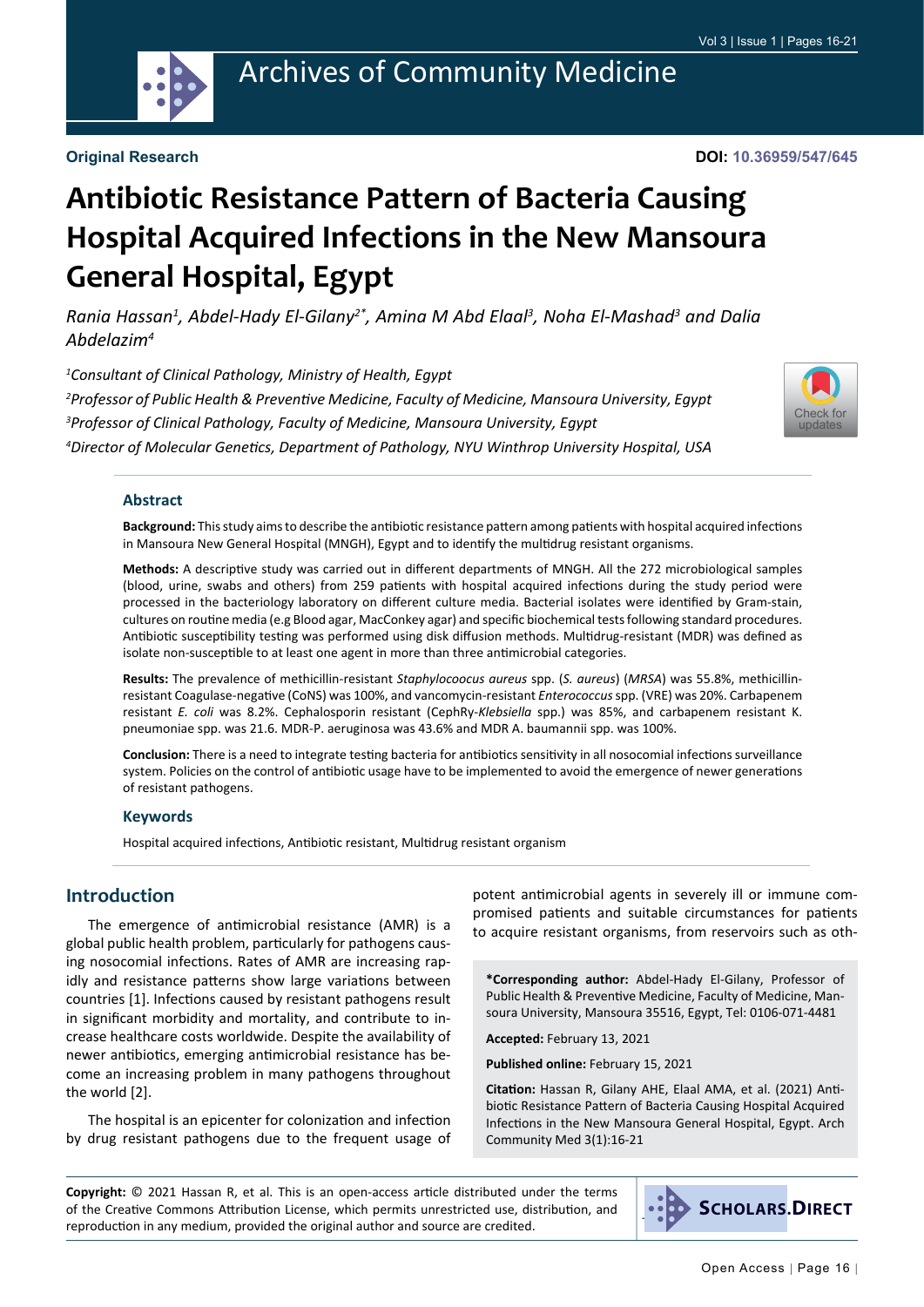er patients, the environment, shared equipment, or hospital personnel [3].

Despite the presence of few studies in Egypt on antibiotic resistance none was done in Mansoura New General Hospital (MNGH). The objectives of this study are to describe the antibiotic resistance pattern among patients with nosocomial infections in MNGH. Egypt and to identify multidrug resistant organisms.

#### **Materials and Methods**

This descriptive study was done in MNGH, Egypt from 1/1/2017 to 31/12/2017. MNGH is a tertiary care hospital with 400 beds; it serves the Delta region of Egypt. It has 5 intensive care units (ICU) with 57 beds [general ICU (16 beds), Neonatal intensive care unit (NICU) (20 incubator), Pediatric intensive care unit (PICU) (6 beds), Cardiology care unit (CCU) (8 beds) and a neurosurgery ICU (7 beds)]. It has different internal medicine departments as General Internal Medicine, Nephrology, Neuromedecine, Pediatrics, and different surgical departments as General Surgery, Orthopedics, Neurosurgery, Ear, Nose and Throat, Obstetrics & Gynecology, Urology, Vascular, Cardiothoracic, and Maxillofacial.

Every patient admitted to the hospital during the study period was monitored daily for developing nosocomial infections using standard definitions described by CDC [4]. A total of 272 microbiological specimens (87 blood, 83 urine, 61 surgical site swabs, 30 bronchial lavage/aspirate and 11 others) from 259 patients were processed in the bacteriology laboratory where they were isolated on different cultures. Bacterial isolates were identified by Gram-stain, cultures on routine media (e.g Blood agar, MacConkey agar) and specific biochemical tests following standard procedures. Antibiotic susceptibility testing was performed using disk diffusion methods and the result was interpreted according to the Clinical and Laboratory Standards Institute (CLSI) [5].

Multidrug-resistance (MDR) was defined according to CDC [6] as isolates which are non-susceptible to at least one agent in more than three antimicrobial categories. Specifically, an isolate of *A. baymannii* spp. was defined as having multidrug resistance (MDR) if it tested non-susceptible (i.e., resistant or intermediate) to at least one drug in three of the following six antimicrobial agents/groups: piperacillin or piperacillin/ tazobactam, extended-spectrum cephalosporins (cefepime or ceftazidime), aminoglycosides, ampicillin/sulbactam, carbapenems, and fluoroquinolones. For *Pseudomonas aeruginosa* spp. *(P. aeruginosa)* isolates, MDR was defined as testing non-susceptible (i.e., either resistant or intermediate) to at least one drug in three of the five following antimicrobial groups: piperacillin or piperacillin/tazobactam, extended-spectrum cephalosporins (cefepime or ceftazidime), fluoroquinolones, aminoglycosides, and carbapenems.

Data was analyzed using SPSS program version 16. Variables were presented as number and percent.

#### **Results**

The total number of isolated bacteria was 272 with 29.4% Gram positive bacteria (GPB) and 70.6% Gram negative bacteria (GNB). The most frequent GPB were *S. aureus* and *Enterococcus* spp. while the most frequent GNB were *Klebsiella pneumoniae* spp. (*K. pneumoniae)*, *E. coli* spp. and *P. aeruginosa* spp. ([Table 1](#page-1-0)).

The majority (74.4%) of *S. aureus* spp. isolates were resistant to penicillin followed by resistance to cefoxitin (55.8%). *CoNS* exhibits 100% resistance to cefoxitin and 75% resistance to penicillin. *Enterococci* spp. isolates were mostly resistant to ampicillin (88%) and penicillin (80%) [\(Table 2\)](#page-2-0).

Third generation cephalosporin resistance was detected for different GNB. Resistance to ceftazidime was exhibited by 85% of *K. pneumoniae* spp., 71.8% of *P. aeruginosa* spp., 71.4% of *A. baumannii* spp., 69.7% *E. coli* spp. and 60.9% *Proteus* spp. Resistance to cefotaxime was exhibited by 85% of *K. pneumoniae* spp. 79.6% of E. coli spp. and 73.9% of *Proteus*  spp., Resistance of *E. coli* spp., *Proteus* spp. and *K. pneumoniae* spp. to cefoperazone were 77.6%, 69.6%, and 66.2%; respectively. Resistance to the fourth generation cephalosporin (cefepime) was exhibited by 84.6% of *P. aeruginosa* spp.,

|                                 | <b>Total isolates</b> | % of total isolates (272) | % of subtotal* |
|---------------------------------|-----------------------|---------------------------|----------------|
| Gram positive bacteria          | 80                    | 29.4                      | 100            |
| S. aureus                       | 43                    | 15.8                      | 53.75          |
| Enterococci                     | 25                    | 9.2                       | 31.25          |
| CoNS                            | 8                     | 2.9                       | 10.0           |
| <b>B</b> hemolytic Streptococci | 4                     | 1.5                       | 5.0            |
| Gram negative bacteria          | 192                   | 70.6                      | 100            |
| K. pneumoniae                   | 74                    | 27.2                      | 38.54          |
| E. coli                         | 49                    | 18.0                      | 25.52          |
| P. aeruginosa                   | 39                    | 14.3                      | 20.31          |
| Proteus                         | 23                    | 8.5                       | 11.95          |
| Acinetobacter                   | 7                     | 2.6                       | 3.65           |

<span id="page-1-0"></span>**Table 1:** Types of isolated pathogens.

\* Subtotal from either GPB or GNB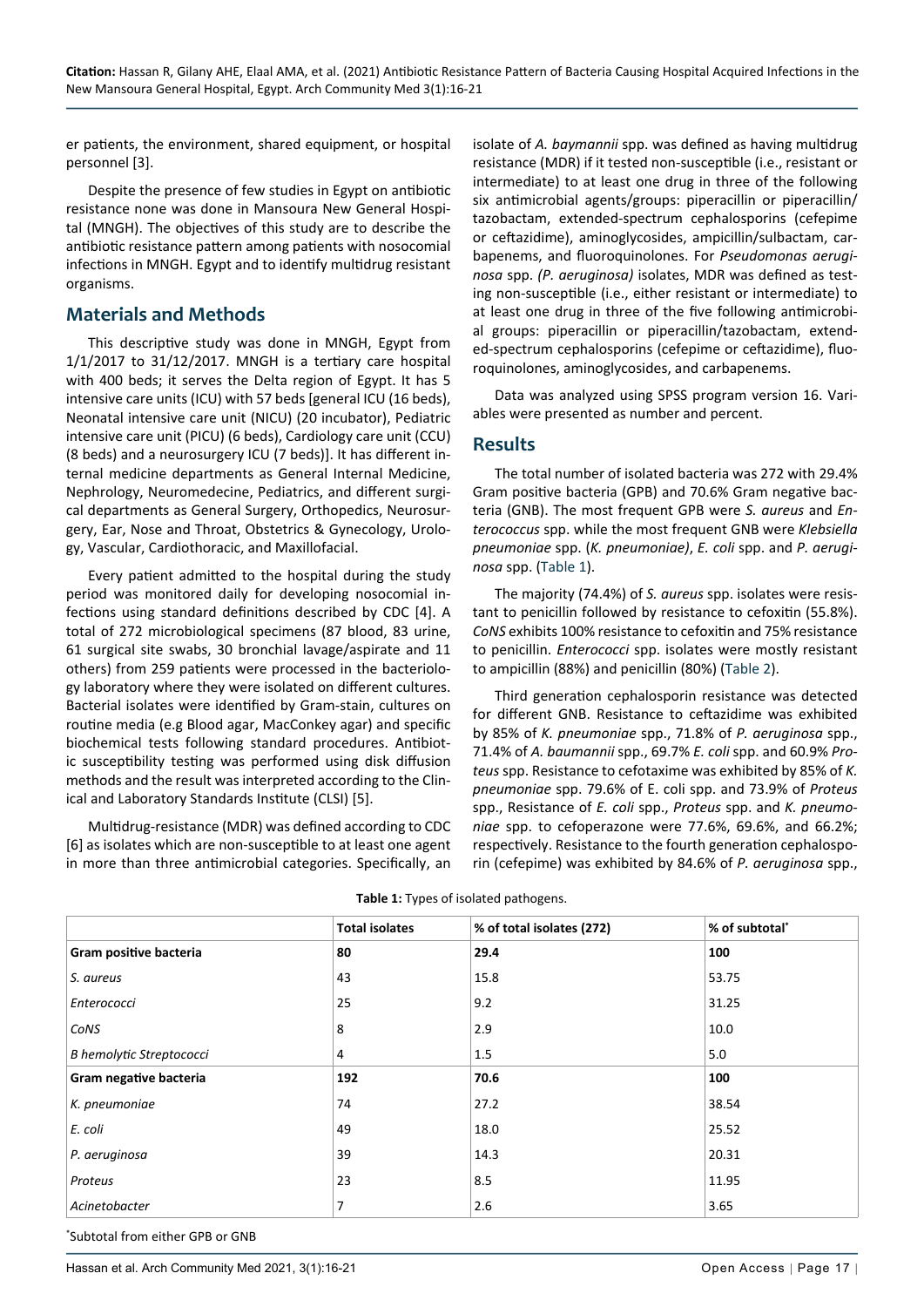|                   | S. aureus    | <b>CONS</b>   | <b>Enterococci</b> | <b>B hemolytic Streptococci</b> |
|-------------------|--------------|---------------|--------------------|---------------------------------|
|                   |              |               |                    |                                 |
|                   | (43)         | (8)           | (25)               | (4)                             |
|                   | N(%)         | N(%)          | N(%)               | N(%)                            |
| <b>Penicillin</b> | 32 (74.4)    | 6(75)         | 20 (80)            | 1(25)                           |
| <b>Ampicillin</b> | <b>NT</b>    | <b>NT</b>     | 22 (88)            | 1(25)                           |
| <b>Cefoxitin</b>  | 24 (55.8)    | 8(100)        | <b>NT</b>          | <b>NT</b>                       |
| Clindamycin       | $16(39)^*$   | $3(50)^{*}$   | NT                 | 2(50)                           |
| Erythromycin      | $15(36.6)^*$ | $3(37.5)^{*}$ | 15 (60)            | 1(25)                           |
| Vancomycin        | 6(13.9)      | 1(12.5)       | 5(20)              | 0                               |
| Linezolid         | 10(23.3)     | 1(12.5)       | 4(16)              | 0                               |
| Levofloxacin      | 8(18.6)      | 2(25)         | 17 (68)            | $\mathbf 0$                     |
| Gentamicin        | 9(20.9)      | 2(25)         | 17 (68)            | NT                              |
| Amikacin          | 18 (41.9)    | 3(37.5)       | <b>NT</b>          | ΝT                              |
| Chloramphenicol   | <b>NT</b>    | <b>NT</b>     | 6(24)              | $\mathbf 0$                     |

<span id="page-2-0"></span>**Table 2:** Antibiotic resistance pattern of isolated Gram positive organisms.

NT: Not tested; 'Not tested with urine (2 samples); Nitrofurantoin tested only with urine samples with % resistant to both Staphylococcus *aureus* and *CoNS* (50%), and with *Enterococcus* resistant (83.3%), Norfloxacin tested only with urine with % resistant to *Enterococcus* (66.7%)

<span id="page-2-1"></span>**Table 3:** Antibiotic resistance pattern of isolated Gram negative organisms.

|                         | K. pneumoniae (74) | E. coli (49) | Proteus (23) | P. aeruginosa (39) | Acinetobacter (7) |
|-------------------------|--------------------|--------------|--------------|--------------------|-------------------|
|                         | N (%)              | N (%)        | N (%)        | N (%)              | N (%)             |
| <b>Ampicillin</b>       | 64 (86.5)          | 42 (85.7)    | NT           | ΝT                 | <b>NT</b>         |
| Ampicillin/sulbactam    | 61 (82.4)          | 29 (59.2)    | 20 (87)      | NT                 | 5(71.4)           |
| Piperacillin/Tazobactam | 62 (83.8)          | 30(61.2)     | 9(39)        | 22 (56.4)          | 7(100)            |
| Cefazolin               | 65 (87.5)          | 46 (93.9)    | 21 (91.3)    | NT                 | NT                |
| Ceftazidime             | 63 (85)            | 34 (69.7)    | 14 (60.9)    | 28 (71.8)          | 5(71.4)           |
| Cefotaxime              | 63 (85)            | 39 (79.6)    | 17 (73.9)    | ΝT                 | ΝT                |
| Cefoperazone            | 49 (66.2)          | 38 (77.6)    | 16 (69.6)    | <b>NT</b>          | <b>NT</b>         |
| <b>Cefepime</b>         | 58 (78.4)          | 32(65.3)     | 18 (78.3)    | 33 (84.6)          | 5(71.4)           |
| Imipenem                | 16 (21.6)          | 4(8.2)       | 5(21.7)      | 10(25.6)           | 5(71.4)           |
| Aztreonam               | 54 (73)            | 29 (59.2)    | 8(34.8)      | 27 (69.3)          | ΝT                |
| Gentamicin              | 42 (56.8)          | 22 (44.9)    | 15 (65.2)    | 17 (43.6)          | 5(71.4)           |
| <b>Tobramycin</b>       | 37 (50)            | 20 (40.8)    | NT           | 13 (33.3)          | 5(71.4)           |
| Amikacin                | 23 (31)            | 7 (14.3)     | 9(39)        | 12 (30.8)          | 6(85.7)           |
| Ciprofloxacin           | 54 (73)            | 40 (81.6)    | NT           | ΝT                 | 5(71.4)           |
| Levofloxacin            | 26(3)              | 16 (32.7)    | 7(30.4)      | 9(23)              | 4(57.1)           |
| Chloramphenicol         | 36 (48.7)          | 5(10.2)      | 8(34.8)      | NT                 | NT                |
| <b>Tetracycline</b>     | 44 (59.5)          | 18 (36.7)    | 16 (69.6)    | NT                 | 3(42.9)           |

NT: Not tested; "Nitrofurantoin tested only with urine samples with % resistant to *Klebsiella* spp. (33.3%), *E. coli* (17.2%), and Norfloxacin tested only with urine samples with % resistant to *Klebsiella* spp. (50%), and to *Pseudomonas* spp. (28.6%) and to *E. coli* (72.5%)

78.4% of *K. pneumoniae* spp., 78.3% of *Proteus* spp., 71.4% of *A. baumannii* spp., and 65.3% of *E. coli* spp. ([Table 3](#page-2-1)).

Carbapenems (imipenem) resistance was observed in 71.4% of *A. baumannii* spp., 25.6%, 21.7% of *P. aeruginosa* spp. and 21.6% of *Proteus* spp., Resistance to Ciprofloxacin

was found in *E. coli* spp. (81.6%), *P. aeruginosa* spp. (73%) and *A. baumannii* spp. (71.4%). Levofloxacin resistance was found in 57.1% of *P. aeruginosa* spp. and 35% of *K. pneumoniae* spp. ([Table 3](#page-2-1)).

*MRSA* was 55.8%, *MR CoNS* was 100%, and VRE was 20%.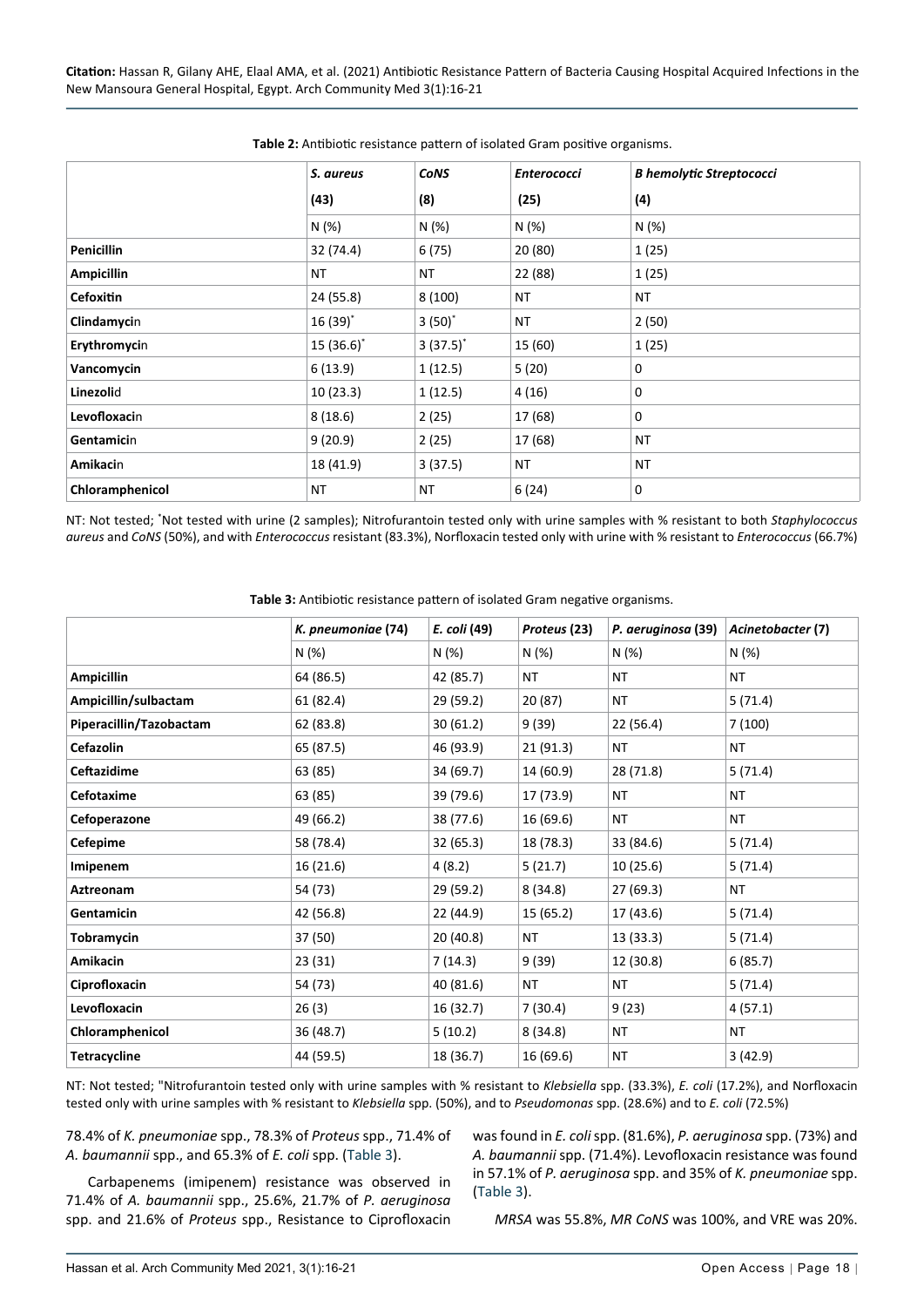|                    | <b>Total isolates</b> | Resistant isolate*    |           |  |
|--------------------|-----------------------|-----------------------|-----------|--|
|                    |                       | Type of resistant     | N (%)     |  |
| S. aureus          | 43                    | <b>MRSA</b>           | 24 (55.8) |  |
| <b>CONS</b>        | 8                     | Methicillin resistant | 8(100)    |  |
| <b>Enterococci</b> | 25                    | <b>VRE</b>            | 5(20)     |  |
| E. coli            | 49                    | Carbapenem resistant  | 4(8.2)    |  |
| K. pneumoniae      | 74                    | CephR-Klebsiella      | 63 (85)   |  |
|                    |                       | Carbapenem resistant  | 16 (21.6) |  |
| Acinetobacter      | 7                     | <b>MDR</b>            | 7(100)    |  |
| P. aeruginosa      | 39                    | <b>MDR</b>            | 17 (43.6) |  |

<span id="page-3-0"></span>**Table 4:** Resistance patterns for isolated organisms.

\* From total isolates.

*E. coli* spp. resistance to carbapenem was 8.2%. Ceph R-*Klebsiella* spp. was 85%, and Carbapenem resistant *K. pneumoniae* spp. was 21.6%. MDR-*Pseudomonas* spp. was 43.6% and MDR *Acinetobacter* spp. was 100% ([Table 4](#page-3-0)).

#### **Discussion**

In this study 74.4% *S. aureus* spp. isolates was resistant to penicillin. *CoNS* exhibit 100% and 75% resistant to cefoxitin and penicillin; respectively. *Enterococci* spp. isolates were mostly resistant to ampicillin (88%) and penicillin (80%). A study in three teaching hospitals in North of Iran, reported that 100% *S. aureus* spp. was resistant to penicillin, cefoxitin and quinolones. *CoNS* were resistant to penicillin, cefoxitin and quinolones (100%, 66% and 100%; respectively) [7]. In another study in Iranian hospital found that resistance to cefoxitin was 39.1%, quinolones resistant *S. aureus* spp. was 39.1%, and *CoNS* resistant to quinolones was 100%. *Enterococci* spp. resistance to ampicillin was 57.1% and vancomycin resistance was 42.9% [8].

Although linezolid antibiotic considered from second line treatment, it exhibits resistance by 23% 12.5% and 16% of *S. aureus* spp.*, CoNS by 12.5%, and Enterococci* spp.; respectively. These results agreed with study in tertiary care University Hospital in India which revealed 77.5 % of organisms are resistant to linezolid [9]. Although in another study in China, revealed no resistant to linezolid [10]. Linezolid should be used if there is resistant to vancomycin and not prescribed routinely, however some clinicians use it as first line of treatment without indication this could explain the arising resistance for it.

In this study there is increase in resistant of GNB to both third (ceftazidime, cefotaxime, and cefoperazone), and fourth generation cephalosporin (cefepime). The rate of resistance to these generations of cephalosporins varies worldwide. An Iranian study found that 39% of *P. aeruginosa* spp. were resistant to cefepime, and 68% are resistant to ceftazidime [11]. A study in Morocco, showed that *P. aeruginosa* spp. resistance to ceftazidime was 35.6%, *K. pneumoniae* spp. resistance to ceftriaxone was 75.0% and to ceftazidime was 69.5%, and *E. Coli* spp. resistance to ceftriaxone was 31.9% and to ceftazidime was 21.7% [12].

This study revealed that 71.4%, 25.6%, 21.7% and 21.6%

of *Acinetobacter* spp.*, P. aeruginosa* spp., *Proteus* spp.*, K. pneumoniae* spp.; respectively were resistant to imipenem. A previous Egyptian study reported that resistance to imipenem was totally absent or very low [13]. Another study in three large tertiary care university hospitals in Egypt, Imipenem resistance was detected in 23.5% of *P. aeruginosa* spp. isolates and in 27.6% of *A. baumannii* spp. isolates [1]. Studies in Turkey, Italy, and France reported the presence of low levels of resistance to imipenem [14].

Quinolones antibiotics (ciprofloxacin and levofloxacin) exhibit resistance by different GNB as 81.6%, 73%, and 71.4% of *E. coli* spp.*, K. pneumoniae* spp.*, and Acinetobacter* spp. were found to be Ciprofloxacin-resistant; respectively. Furthermore, 57.1%, 35%, 32.7%, 30.4%, and 23% *Acinetobacter*  spp.*, K. pneumoniae* spp.*, E. coli* spp., *Proteus* spp., and *P. aeruginosa* spp. were Levofloxacin resistant; respectively. A study in the National Cancer Institute, Egypt, *E. coli* spp. resistance to levofloxacin was 62.9% and ciprofloxacin resistance was 55.9%. *K. pneumoniae* spp. resistance to levofloxacin was 30.7% and ciprofloxacin resistance was 36% [15]. *Acinetobacter* spp. and *E. coli* spp. showed the highest resistance to ciprofloxacin in an Iranian study [16].

There has been a dramatic increase in nosocomial infections due to antibiotic resistance and MDR pathogens throughout the world. MDR bacteria of concern include *MRSA, VRE, MDR P. aeruginosa* spp.*,* and MDR *A. baumannii* spp. Most of the highprofile nosocomial organisms are MDR e.g. methicillin-resistant *S. aureus* spp. (*MRSA*). Multidrug-resistant-gram negative organisms (MDR-GNRs) have become increasingly prevalent in many hospitals [17]. In this study *MRSA* was 55.8%, Methicillin resistant *CoNS* was 100%. In a study at Assiut University Hospitals, Egypt stated that *MRSA* was 18.9% and *CoNS* methicillin resistance was 16% [18]. Worldwide, MRSA rates vary widely, from 1% in Denmark, Sweden, and The Netherlands to 40% in the United Kingdom, Greece, and Italy [19]. The US rate of *r43* was 52.9%, and *CoNS* methicillin resistance was 76.6% [20]. *VRE* in this study was 20%. This is similar to a study in Korea [21]. However much higher rate was reported in Iran **(**42.9%) [8].

The high rate of GNP isolated from patients with nosocomial infections has a two clinical significance: A high prev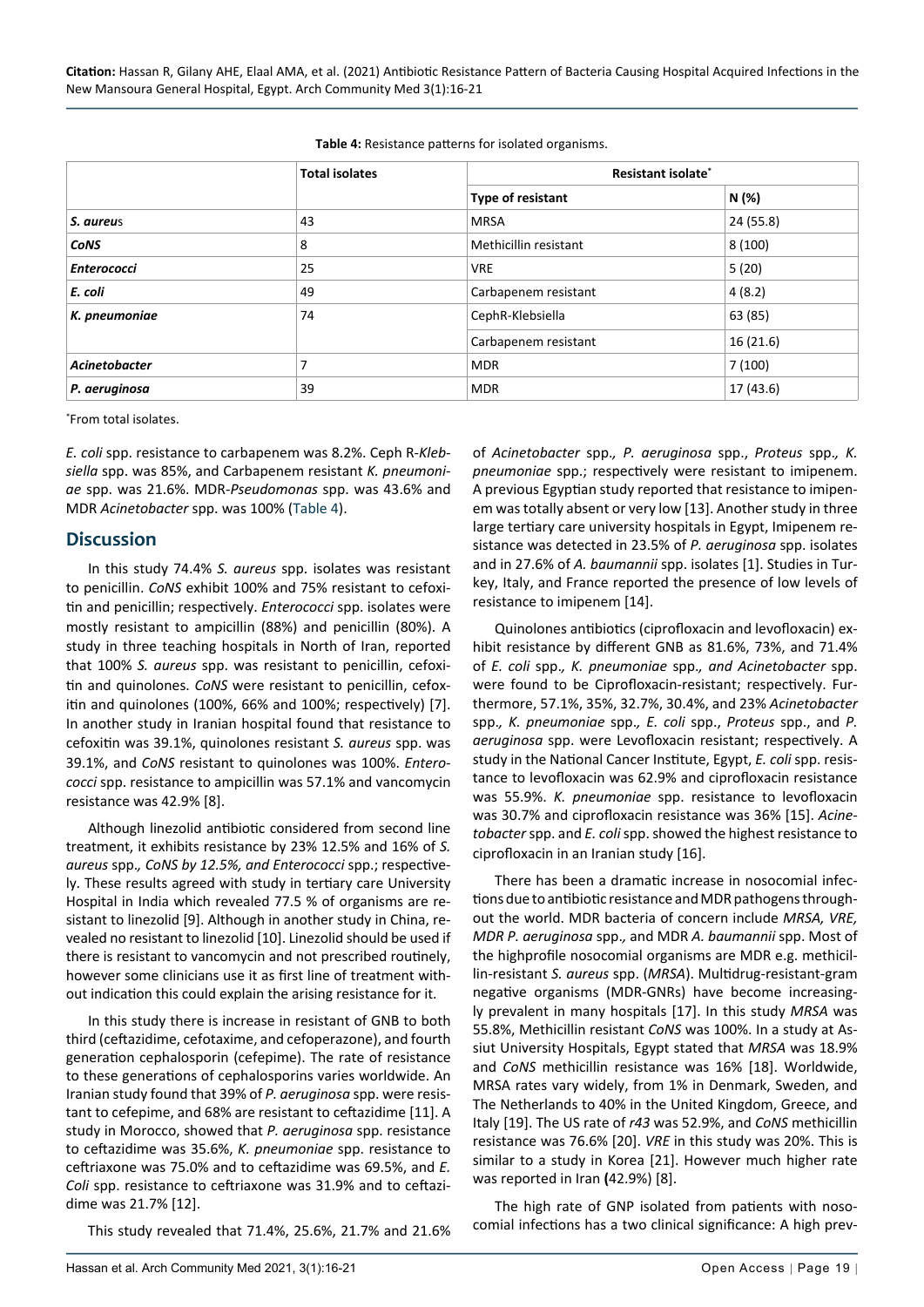alence of MDR strains combined with limited therapeutic options; and a higher associated mortality, particularly for Gram-negative bacteraemia [22]. *P. aeruginosa* spp. had emerged in Egypt in recent years and seen mainly in nosocomial infections [23]. In this study MDR *P. aeruginosa* spp. was 43.6%. This high rate of MDR has been reported in previous studies. In Menofia University Hospital MDR *P. aeruginosa*  spp. was 52% [24]. In another study in Egypt observed that MDR *P. aeruginosa* spp. was 36% [25]. On the other hand, in study in Iran detected that 30% of isolates were MDR with 100% MDR *A. baumannii* spp. [26]. A multicenter study exhibited in in 46 ICUs in 11 Egyptian hospitals, *Acinetobacter*-MDR strains were100% [27]. In the US National Healthcare Safety Network approximately 70% of *Acinetobacter spp*, was MDR [28]. In an Indian study multidrug resistance was seen in 63.3% of the *A. baumannii* spp. infections [29].

The high percentage of antimicrobial resistance in this study could be explained on the basis of prescription behaviors in the hospital as there is no established antibiotic policy; prescription has no standard regulation, overusing of empiric treatment without laboratory confirmation of susceptibility patterns and incomplete treatment courses with antibiotics.

### **Study Limitations**

This is a single hospital study during a single year. Its results cannot be generalized to other hospital or during different periods. There is no breakdown of the resistance patterns by specific ward or department. Information from the specific departments may show specific strains dominating in those areas.

#### **Conclusions**

These results underline the need to integrate bacteria antibiotics sensitivity in all nosocomial infections surveillance system. Policies on the control of antibiotic usage have to be enforced and implemented to avoid the evolution of newer generations of pathogens with higher resistance, not only to the older generation drugs, but also to the relatively new ones. A nation-wide study is warranted to give the full picture of antibiotic resistance. Ongoing surveillance and test for antibiotic resistance will show the changing trends over time. These will help policy makers to develop a policy for antibiotic use in health care facilities.

### **Funding**

None.

### **Conflict of Interest**

None.

### **Ethical considerations**

The study protocol was approved by IRB, Faculty of Medicine, Mansoura University as well as the Director of MNGH.

### **References**

1. [Saied T, Elkholy A, Hafez SF, et al. \(2011\) Antimicrobial resistance](https://pubmed.ncbi.nlm.nih.gov/21835504/)  [in pathogens causing nosocomial bloodstream infections in uni](https://pubmed.ncbi.nlm.nih.gov/21835504/)[versity hospitals in Egypt. Am J Infect Control 39: e61-e65.](https://pubmed.ncbi.nlm.nih.gov/21835504/)

- 2. [El Kholy A, Baseem H, Hall GS, et al. \(2003\) Antimicrobial resis](https://pubmed.ncbi.nlm.nih.gov/12615864/)[tance in Cairo, Egypt 1999-2000: A survey of five hospitals. J An](https://pubmed.ncbi.nlm.nih.gov/12615864/)[timicrob Chemother 51: 625-630.](https://pubmed.ncbi.nlm.nih.gov/12615864/)
- 3. Lin MY, Weinstein RA, Hayden MK (2014) Multidrug-resistant organisms: Epidemiology and control. In: WR Javris, Bennet & Brachman's hospital infections. Lippincott Williams & Wolters Klumer Business, 181-207.
- 4. NHSN (2017) National Healthcare Safety Network (NHSN) patient safety components manual. CDC, Atlanta, Georgia.
- 5. [CLSI \(2017\) M100: Performance standards for antimicrobial sus](http://www.iacld.ir/DL/public/96/CLSI-2017.pdf)ceptibility testing. (27<sup>th</sup> edn), Clinical and Laboratory Standards [Institute, Wayne, PA, USA.](http://www.iacld.ir/DL/public/96/CLSI-2017.pdf)
- 6. NHSN (2016) National Healthcare Safety Network (NHSN) patient safety components manual. CDC, Atlanta, Georgia.
- 7. [Behzadnia S, ADavoudi A, Rezai MS, et al. \(2014\) Nosocomial in](https://pubmed.ncbi.nlm.nih.gov/24719744/)[fections in pediatric population and antibiotic resistance of the](https://pubmed.ncbi.nlm.nih.gov/24719744/)  [causative organisms in north of Iran. Iran Red Crescent Med J](https://pubmed.ncbi.nlm.nih.gov/24719744/)  [16: e14562.](https://pubmed.ncbi.nlm.nih.gov/24719744/)
- 8. Yaghoobi M, Arabestani M, Karami P (2018) The pattern of antibiotic resistance of common bacteria causing nosocomial infections. World Family Medicine 16: 177-183.
- 9. [Mahendra M, Jayaraj BS, Lokesh KS, et al. \(2018\) Antibiotic pre](https://pubmed.ncbi.nlm.nih.gov/29743760/)[scription, organisms and its resistance pattern in patients ad](https://pubmed.ncbi.nlm.nih.gov/29743760/)[mitted to respiratory ICU with respiratory infection in Mysuru.](https://pubmed.ncbi.nlm.nih.gov/29743760/)  [Indian J Crit Care Med 22: 223-230.](https://pubmed.ncbi.nlm.nih.gov/29743760/)
- 10. [Zhang WJ, Wu CM, Wang Y, et al. \(2011\) The new genetic envi](https://pubmed.ncbi.nlm.nih.gov/21393171/)[ronment of cfr on plasmid pBS-02 in a Bacillus strain. J Antimi](https://pubmed.ncbi.nlm.nih.gov/21393171/)[crob Chemother 66: 1174 -1175.](https://pubmed.ncbi.nlm.nih.gov/21393171/)
- 11. [Esfahani BN, Basiri R, Mirhosseini SMM, et al. \(2017\) Nosocomial](https://pubmed.ncbi.nlm.nih.gov/28553627/)  [infections in intensive care unit: Pattern of antibiotic-resistance](https://pubmed.ncbi.nlm.nih.gov/28553627/)  [in Iranian community. Adv Biomed Res 6: 54.](https://pubmed.ncbi.nlm.nih.gov/28553627/)
- 12. [Madani N, Rosenthal VD, Dendane T, et al. \(2009\) Health-care](https://pubmed.ncbi.nlm.nih.gov/19811636/)  [associated infections rates, length of stay, and bacterial resis](https://pubmed.ncbi.nlm.nih.gov/19811636/)[tance in an intensive care unit of Morocco: Findings of the In](https://pubmed.ncbi.nlm.nih.gov/19811636/)[ternational Nosocomial Infection Control Consortium \(INICC\). Int](https://pubmed.ncbi.nlm.nih.gov/19811636/)  [Arch Med 2: 29.](https://pubmed.ncbi.nlm.nih.gov/19811636/)
- 13. [Saied GM \(2006\) Microbial pattern and antimicrobial resistance,](https://pubmed.ncbi.nlm.nih.gov/16490969/)  [a surgeon's perspective: Retrospective study in surgical wards](https://pubmed.ncbi.nlm.nih.gov/16490969/)  [and seven intensive-care units in two university hospitals in Cai](https://pubmed.ncbi.nlm.nih.gov/16490969/)[ro, Egypt. Dermatology 212: 8-14.](https://pubmed.ncbi.nlm.nih.gov/16490969/)
- 14. [Spanu T, Luzzaro F, Perilli M, et al. \(2002\) Occurrence of extend](https://pubmed.ncbi.nlm.nih.gov/11751134/)[ed-spectrum beta-lactamases in members of the family Entero](https://pubmed.ncbi.nlm.nih.gov/11751134/)[bacteriaceae in Italy: Implications for resistance to beta-lactams](https://pubmed.ncbi.nlm.nih.gov/11751134/)  [and other antimicrobial drugs. Antimicrob Agents Chemother](https://pubmed.ncbi.nlm.nih.gov/11751134/)  [46: 196-202.](https://pubmed.ncbi.nlm.nih.gov/11751134/)
- 15. [Ashour HM, El-Sharif A \(2009\) Species distribution and antimi](https://pubmed.ncbi.nlm.nih.gov/19228413/)[crobial susceptibility of gram-negative aerobic bacteria in hospi](https://pubmed.ncbi.nlm.nih.gov/19228413/)[talized cancer patients. J Transl Med 7: 14.](https://pubmed.ncbi.nlm.nih.gov/19228413/)
- 16. [Rajabi M, Abdar ME, Rafiei H, et al. \(2015\) Nosocomial infections](https://pubmed.ncbi.nlm.nih.gov/26383222/)  [and epidemiology of antibiotic resistance in teaching hospitals in](https://pubmed.ncbi.nlm.nih.gov/26383222/)  [south east of Iran. Glob J Health Sci 8: 190-197.](https://pubmed.ncbi.nlm.nih.gov/26383222/)
- 17. [Walsh TR, Toleman MA \(2012\) The emergence of pan-resistant](https://pubmed.ncbi.nlm.nih.gov/21994911/)  [gram-negative pathogens merits a rapid global political re](https://pubmed.ncbi.nlm.nih.gov/21994911/)[sponse. J Antimicrob Chemother 67: 1-3.](https://pubmed.ncbi.nlm.nih.gov/21994911/)
- 18. [Ahmed SH, Daef EA, Badary MS \(2009\) Nosocomial blood stream](https://pubmed.ncbi.nlm.nih.gov/19419535/)  [infection in intensive care units at Assiut University Hospitals](https://pubmed.ncbi.nlm.nih.gov/19419535/)  [\(Upper Egypt\) with special reference to extended spectrum be](https://pubmed.ncbi.nlm.nih.gov/19419535/)[ta-lactamase producing organisms. BMC Res Notes 2: 76.](https://pubmed.ncbi.nlm.nih.gov/19419535/)